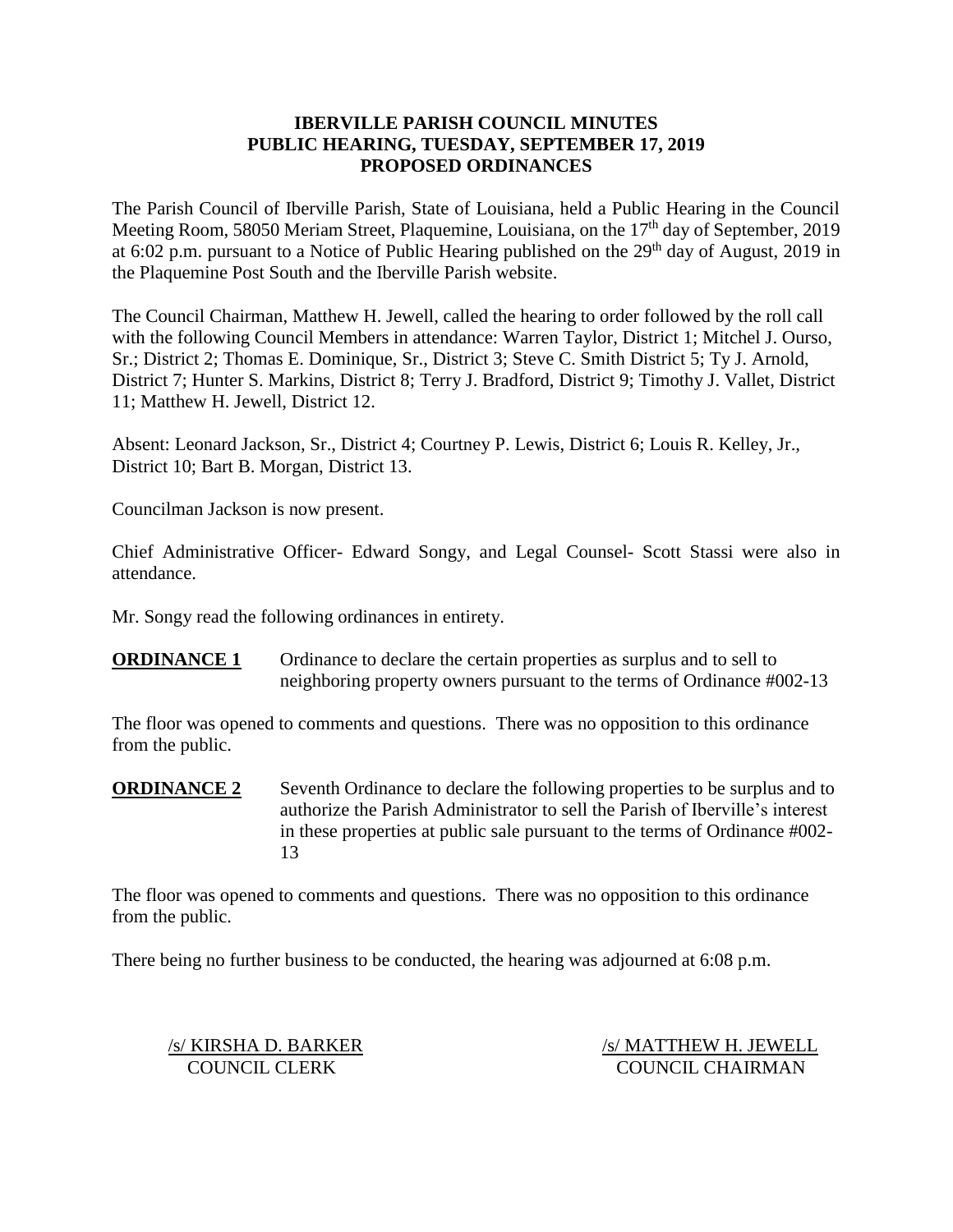#### **IBERVILLE PARISH COUNCIL MINUTES BOARD OF REVIEW, TUESDAY, SEPTEMBER 17, 2019**

The Parish Council of Iberville Parish, State of Louisiana, met in Special Session at the regular meeting place of the Parish Council, in the Council Meeting Room, 58050 Meriam Street, Plaquemine, Louisiana, on Tuesday, the 17<sup>th</sup> day of September, 2019.

The Council Chairman, Matthew H. Jewell, called the special meeting to order at 6:08 p.m. followed by the roll call with the following Council Members in attendance: Warren Taylor, District 1; Mitchel J. Ourso, Sr.; District 2; Thomas E. Dominique, Sr., District 3; Leonard Jackson, Sr., District 4; Steve C. Smith District 5; Ty J. Arnold, District 7; Hunter S. Markins, District 8; Terry J. Bradford, District 9; Timothy J. Vallet, District 11; Matthew H. Jewell, District 12.

Absent: Courtney P. Lewis, District 6; Louis R. Kelley, Jr., District 10; Bart B. Morgan, District 13.

A quorum was present and due notice had been posted and published in the Plaquemine Post South newspaper on the  $12<sup>th</sup>$  day of September, 2019.

Assessor, Mr. Randy Sexton, and Chief Administrative Officer, Mr. Edward Songy were also in attendance.

Chairman Jewell stated the purpose of the meeting, was to sit as the "Board of Review" for Ad Valorem tax appeals to consider any appeals by Parish taxpayers received by the Parish Council.

The Council Clerk nor the Assessor reported receiving any protests.

Assessor Randy Sexton stated in 2018 the Sheriff's Office collected \$61,500,000. The projected tax collection for 2019 is over \$72,000,000 which will be over an \$11 million increase in collections in one year. He stated the Iberville Parish School Board will receive about 55% of the \$11 million.

Assessor Sexton stated the open book period was from August 15, 2019 through August 29, 2019 for citizens to come in and inspect their taxes. There were no appeals for the assessed values for the tax year of 2019 during this open book period.

The taxable value of the 2019 roll is estimated at approximately \$707,320,165. The 2018 taxable value was approximately \$594,891,280 with a difference of \$112,482,885. The overall increase is about 15.9%, attributed to an increase in Taxable Values as follows; Personal Property of \$116,085,270 and Real Property of \$2,794,975. There was a decrease in Public Service of \$6,451,360.

The floor was opened to comments and questions. There was no opposition from the public.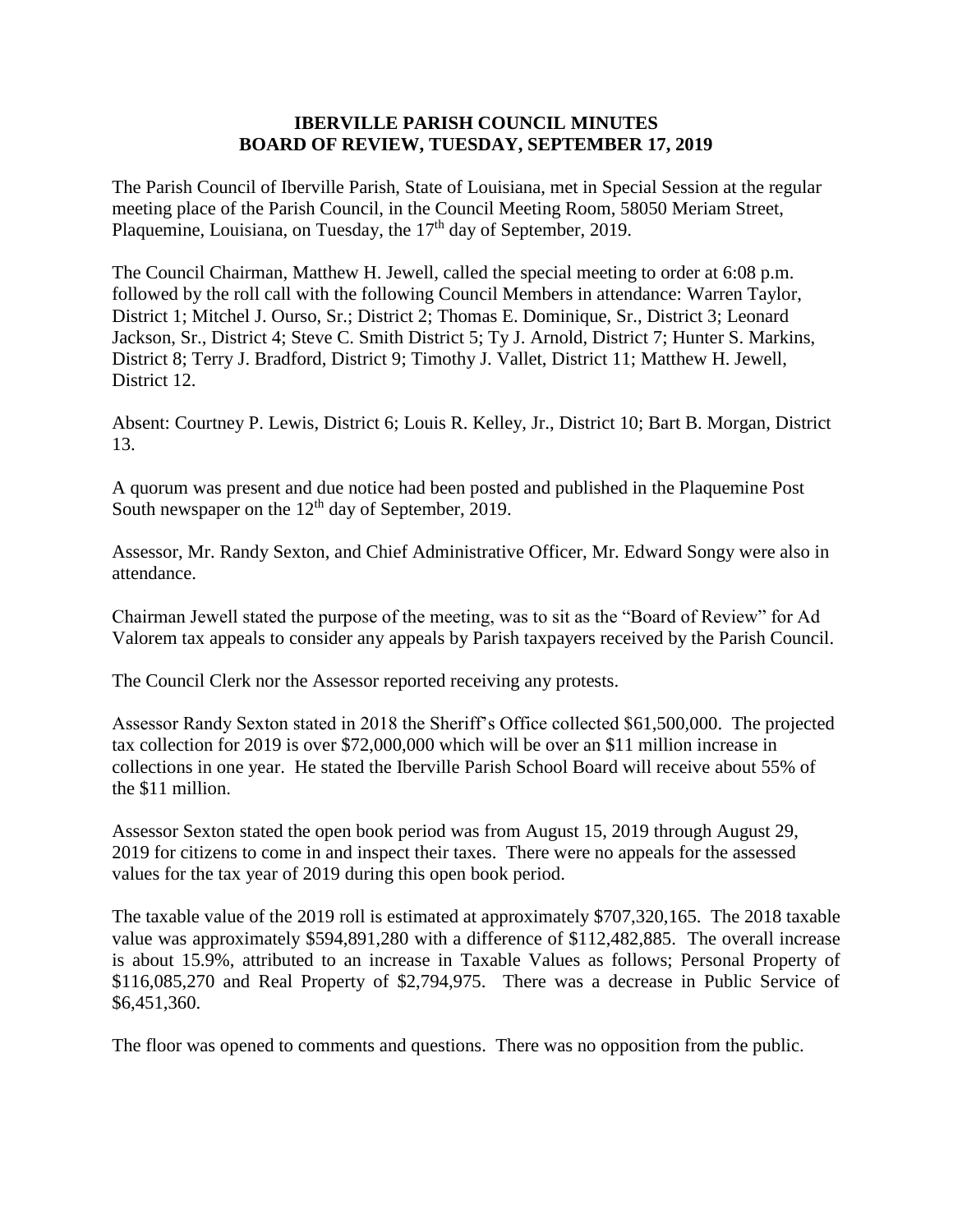The tax roll was accepted as presented by the Iberville Parish Assessor and no changes were made by the Board of Review.

Upon a motion by Councilman Smith, and seconded by Councilman Vallet, it was moved to accept the tax roll for the year 2019 as presented by the Assessor with no changes being made. The motion having been duly submitted to a vote was duly adopted by the following yea and nay votes on roll call:

YEAS: Taylor, Ourso, Dominique, Jackson, Smith, Arnold, Markins, Bradford, Vallet. NAYS: None. ABSTAIN: None. ABSENT: Lewis, Kelley, Morgan.

The motion was declared adopted by the Chairman on the 17<sup>th</sup> day of September, 2019.

There being no further business to be conducted, the meeting was adjourned at 6:12 p.m.

/s/ KIRSHA D. BARKER /s/ MATTHEW H. JEWELL COUNCIL CLERK COUNCIL CHAIRMAN

## **IBERVILLE PARISH COUNCIL MINUTES REGULAR MEETING, TUESDAY, SEPTEMBER 17, 2019**

The Parish Council of Iberville Parish, State of Louisiana, met in Regular Session, in the Council Meeting Room, 2nd Floor, Courthouse Building, 58050 Meriam Street, Plaquemine, Louisiana, on the  $17<sup>th</sup>$  day of September, 2019.

The Council Chairman, Matthew H. Jewell, called the meeting to order at 6:30 p.m. followed by the roll call with the following Council Members in attendance: Warren Taylor, District 1; Mitchel J. Ourso, Sr.; District 2; Thomas E. Dominique, Sr., District 3; Leonard Jackson, Sr., District 4; Steve C. Smith District 5; Ty J. Arnold, District 7; Hunter S. Markins, District 8; Terry J. Bradford, District 9; Louis R. Kelley, Jr., District 10; Timothy J. Vallet, District 11; Matthew H. Jewell, District 12.

Absent: Courtney P. Lewis, District 6; Bart B. Morgan, District 13.

Chief Administrative Officer- Edward Songy and Legal Counsel- Scott Stassi were also in attendance.

A quorum was present and due notice had been posted and published in the Plaquemine Post South newspaper on the 12<sup>th</sup> day of September, 2019. The Pledge of Allegiance followed.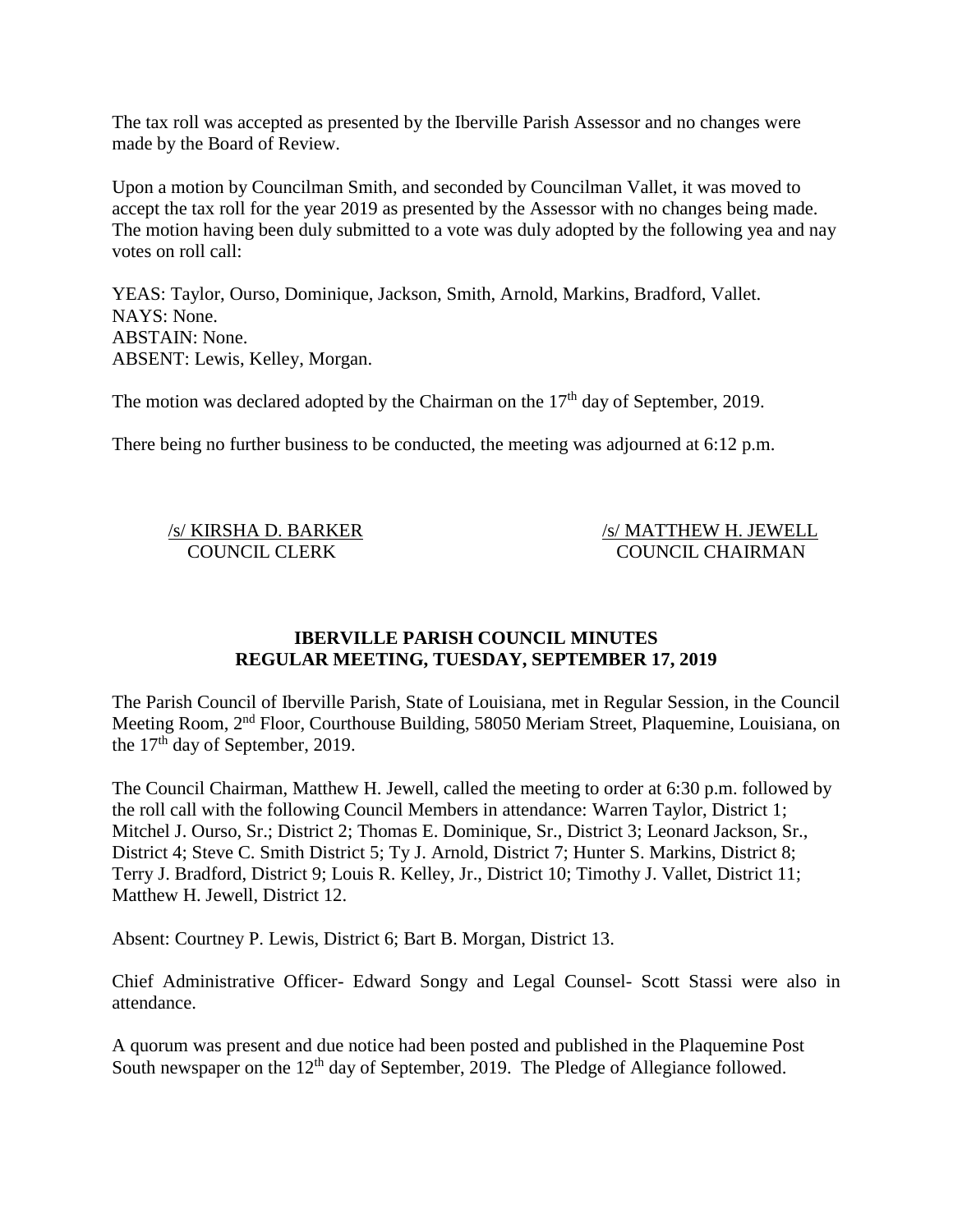Council Chairman Jewell called for anyone wanting to make public comments to register with the Clerk. No one registered to speak.

## PRESENTATIONS AND APPEARANCES

None.

## APPROVAL OF MINUTES

Upon a motion by Councilman Taylor, and seconded by Councilman Arnold, it was moved to wave the reading of the minutes of August 20, 2019 and approve as written. The motion having been duly submitted to a vote was duly adopted by the following yea and nay votes on roll call:

YEAS: Taylor, Ourso, Dominique, Jackson, Smith, Arnold, Markins, Bradford, Kelley, Vallet. NAYS: None. ABSTAIN: None. ABSENT: Lewis, Morgan.

The motion was declared adopted by the Chairman.

#### PRESIDENT'S REPORT

CAO, Edward Songy, Jr. reported on the following in the absence of President Ourso:

- Chairman Jewell stated President Ourso is absent tonight due to a recent injury.
- Mr. Songy stated a handout from Forte & Tablada was presented to the Council showing the construction progress of the Myrtle Grove Subdivision. There will be 81 residential lots for sale in this new subdivision.
- The Grand Opening of the Rifle Range was last Saturday and it was a huge success. As of September 15, 2019 there were over 115 visitors and over 60 visitors actively firing at the targets.
- The Annual Swamp Life Expo will be held on Saturday, October 5, 2019 from 10 a.m. to 2 p.m. at the Welcome Center in Grosse Tete.
- This week the Parish Attorney filed a motion to dismiss the suit filed by East Baton Rouge Parish against Iberville Parish for the aqua damns in the Federal District Court. It will be set for a hearing in the next 45 days. Iberville Parish is seeking to have their suit dismissed in full at their cost.
- There will be an aerial mosquito spray of the entire parish tonight and tomorrow night.
- Taco Bell has broken ground in the new shopping center in front of Walgreens. Construction has begun and the new Taco Bell facility is expected to be open by the end of October.
- A flood ordinance was recently approved, and requires residents to build above base flood elevation. There have been residents who wanted to build their land too high, so the Parish is exploring setting a limit of how high you can build to prevent increasing the run off on neighboring properties.
- Mr. Songy introduced IPRD Director, Dwayne Boudreaux before the Council to give an update on the new IPRD Programs.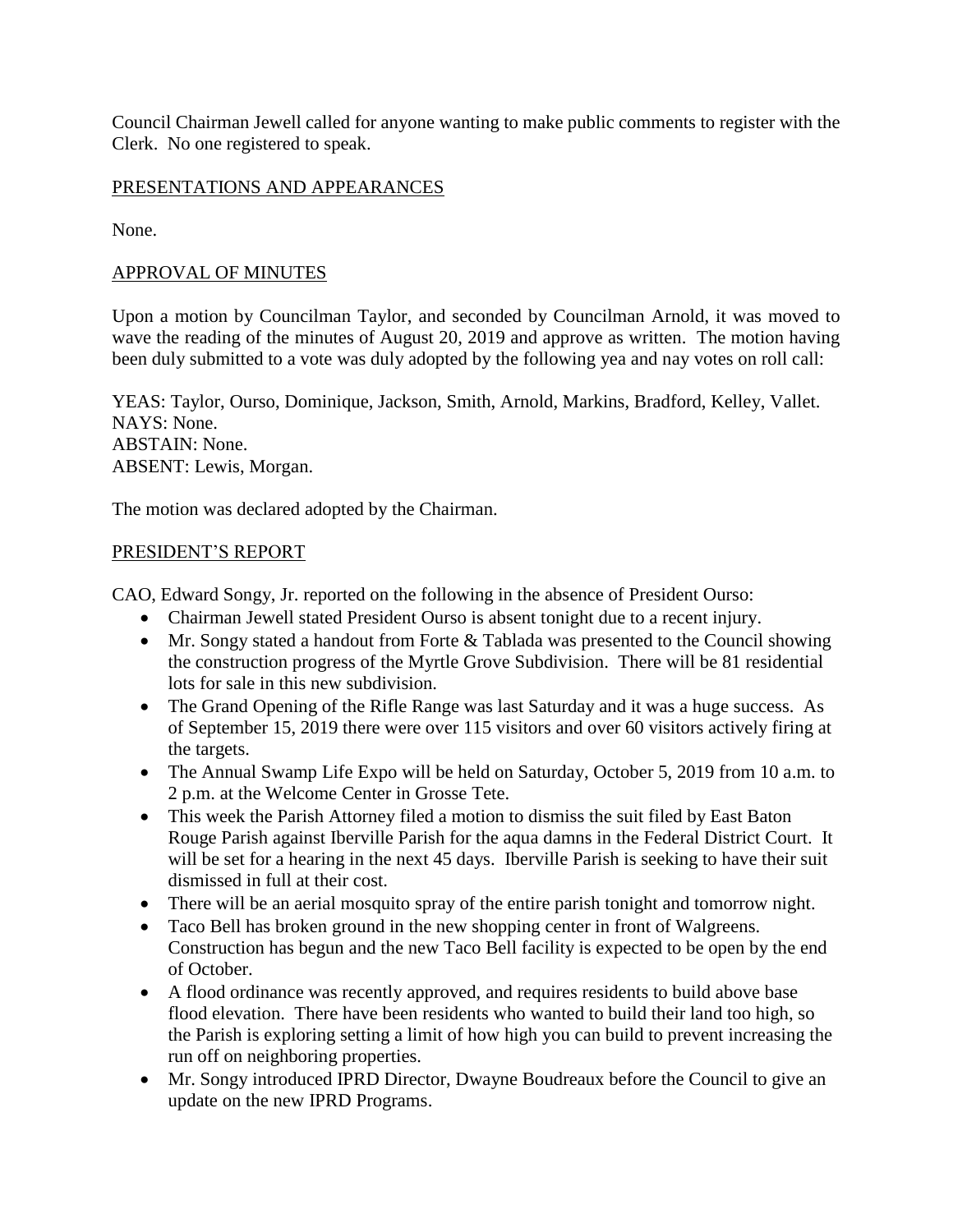- Mr. Boudreaux stated the fall registration has now ended and there will be 4 programs: Youth Tackle Football, Volleyball, Flag Football, and Soccer. He stated IPRD has never hosted 4 different programs at one time before.
- Youth Tackle Football began in August, with over 98 players. Their team name is the Plaquemine Junior Blue Devils and they play in the Louisiana Youth Preparatory League.
- Volleyball, Flag Football, and Soccer will begin in October. There are over 50 players in the Volleyball league, 126 players in the Flag Football league, and 130 players in the Soccer league.
- IPRD partnered with the NFL Flag and USA Football Program and all football players will be wearing NFL style reversible jerseys.
- IPRD's goal for next year is to enter a league in the White Castle area for Youth Tackle Football.
- The Council thanked Mr. Boudreaux for doing a great job.

## FINANCIAL REPORT

Finance Director, Randall Dunn was not present due to a medical emergency.

## OLD BUSINESS

## **ORDINANCE IPC# 013-19**

## **ORDINANCE TO DECLARE THE CERTAIN PROPERTIES AS SURPLUS AND TO SELL TO NEIGHBORING PROPERTY OWNERS PURSUANT TO THE TERMS OF ORDINANCE # 002-13**

WHEREAS the Parish of Iberville has a tax interest in the properties described below which have been adjudicated for non-payment of property taxes.

WHEREAS "Property 1" listed below, has been previously declared to be surplus by Iberville Parish Council Ordinance #003-14.

WHEREAS the adjudicated properties listed herein have been maintained for at least one year by an adjoining landowner. Section 14 of IPC Ordinance # 002-13 states: "Notwithstanding any provision of this Ordinance, Iberville Parish Council may, pursuant to the provisions of La. R.S. 47:2201(2)(B), as revised by Act 511 of 2009, allow adjoining landowners of an adjudicated property which constitutes an adjudicated vacant lot to purchase the adjudicated vacant lot for any price set by Iberville Parish Council without any public bidding at a public meeting of the Iberville Parish Council provided that Iberville Parish Council determines that the adjoining landowner has maintained the property for a period of one (1) year prior to the sale. Such sale shall be deemed a public sale under the provisions of this subpart."

WHEREAS contingent upon the requirements of law being met, including but not limited to, proper notice to any interested parties, advertisement in the official journal of Iberville Parish and the production of the three sworn affidavits attesting to the adjoining landowner's maintenance of the adjudicated lots, the Iberville Parish Council desires, and intends to sell the following properties: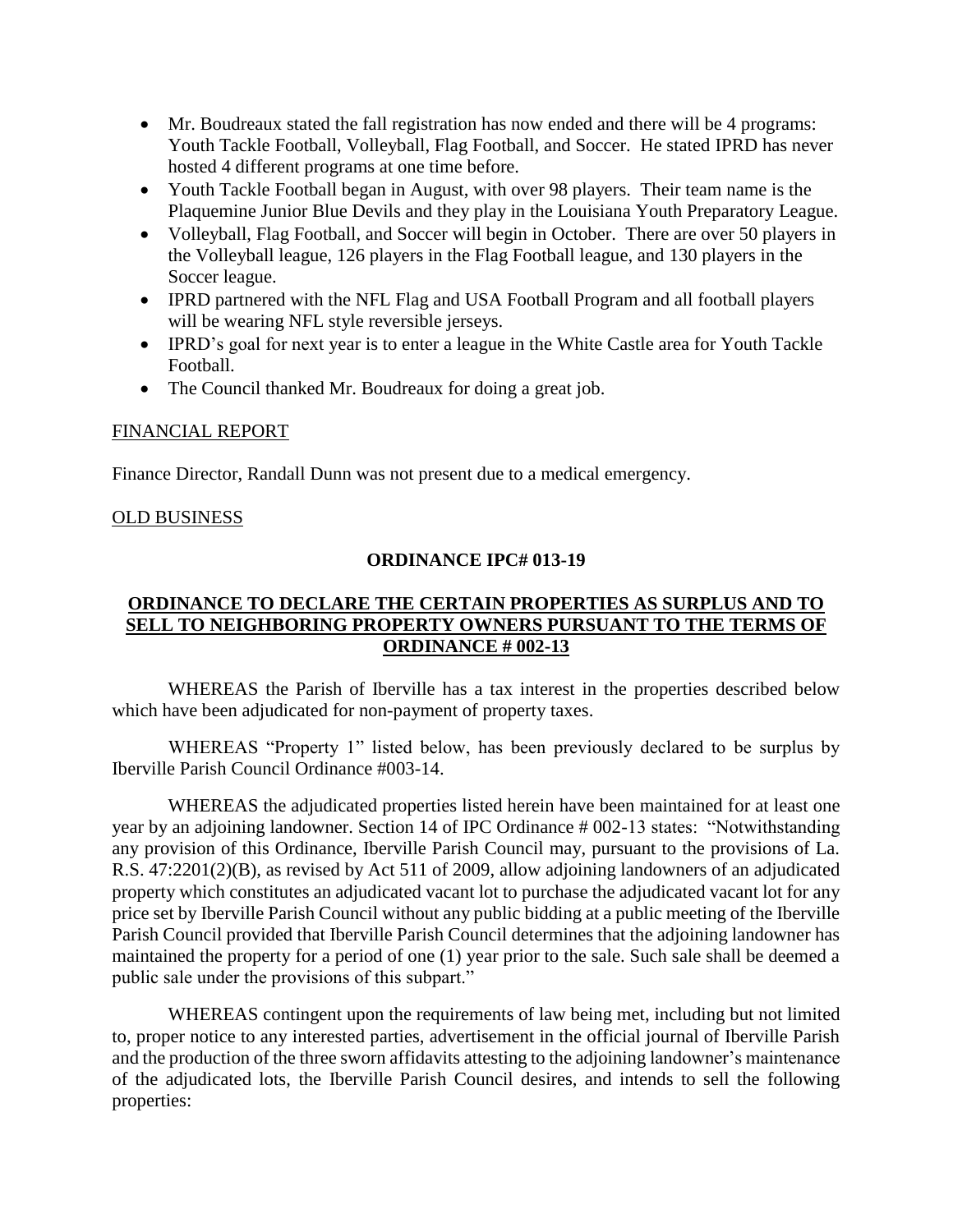1.) Parcel # 8901381292

Tax debtor: James Harris & Others Location of property: LOT FR OR E BY PUBLIC RD N & E BY SMITH, S BY THOMPSON 25' X 200' SEC.81T7SR9E

Adjoining landowner intending to acquire ownership: Alisa S. Monroe Suggested price: \$ 2,000.00

BE IT ORDAINED that the property described above is not needed for public purposes and is declared to be surplus and should be returned to commerce.

BE IT FURTHER ORDAINED that the property described above shall be sold to the adjoining landowner listed in accordance with the terms of Ordinance # 002-13 and the Iberville Parish Adjudicated Property Program as administered by the Parish Administrator.

BE IT FURTHER ORDAINED that the adjoining landowner of the adjudicated property may purchase the adjoining property for the price suggested above unless another price is designated by the Iberville Parish Council.

BE IT FURTHER ORDAINED that all ordinances or resolutions or parts thereof in conflict herewith are hereby repealed.

BE IT FURTHER ORDAINED should any part of this ordinance be declared null, void, invalid, illegal or unconstitutional, the remainder of the said ordinance shall remain in full force and effect.

This ordinance shall become effective on this the  $17<sup>th</sup>$  day of September, 2019.

The foregoing ordinance which was previously introduced at the meeting of the Iberville Parish Council on August 20, 2019 and a summary thereof having been published in the official journal on August 29, 2019, the public hearing on this ordinance held on the  $17<sup>th</sup>$  day of September, 2019, at 6:00 p.m., in the Council Meeting Room, 58050 Meriam Street, Plaquemine, Louisiana, was brought up for final passage with a motion by Councilman Taylor, and seconded by Councilman Jackson, having been duly submitted to a vote, the ordinance was duly adopted by the following yea and nay vote on roll call:

YEAS: Taylor, Ourso, Dominique, Jackson, Smith, Arnold, Markins, Bradford, Kelley, Vallet. NAYS: None. ABSTAIN: None. ABSENT: Lewis, Morgan.

The ordinance was declared adopted by the Chairman on the  $17<sup>th</sup>$  day of September, 2019.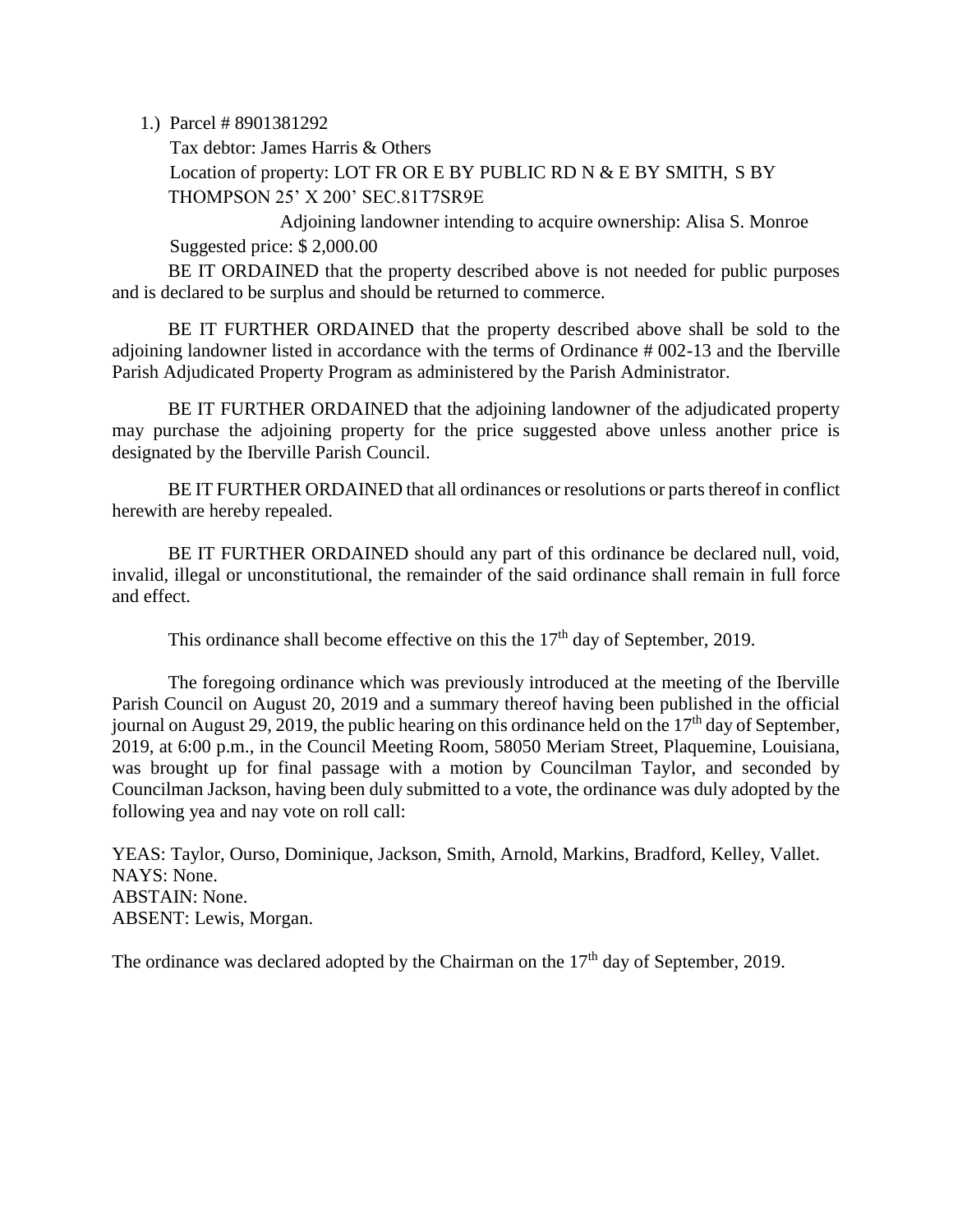#### **ORDINANCE IPC# 014-19**

## **SEVENTH ORDINANCE TO DECLARE THE FOLLOWING PROPERTIES TO BE SURPLUS AND TO AUTHORIZE THE PARISH ADMINISTRATOR TO SELL THE PARISH OF IBERVILLE'S INTEREST IN THESE PROPERTIES AT PUBLIC SALE PURSUANT TO THE TERMS OF ORDINANCE # 002-13**

WHEREAS the Parish of Iberville has a tax interest in the properties described below which have been adjudicated for non-payment of property taxes.

WHEREAS the properties described below are not needed for public purposes and should be declared surplus and sold at public sale and/or full ownership acquired by the Iberville Parish Council pursuant to the terms of Ordinance #002-13 and the Iberville Parish Adjudicated Properties Program administered by the Parish Administrator.

WHEREAS the following properties have been adjudicated to the Iberville Parish Council for non-payment of taxes and remain in tax adjudicated status:

| <b>Tax Debtor</b>             | <b>Address</b> | <b>Brief Legal Description</b>                                                                                                                                  | <b>Parcel ID</b> |
|-------------------------------|----------------|-----------------------------------------------------------------------------------------------------------------------------------------------------------------|------------------|
| Bartley, Leroy & Ada H.       | Nats Alley     | LOT NAT'S ALLEY, S CALLAIS, W HEBERT,<br>E BANTA,<br>SEC 14, T9SR12E.<br>CB 464 E 39,40,41                                                                      | 0300466090       |
| Earl, Joseph                  |                | PART LOT 17 PLAN FORTVILLE.<br>///CB 444 E 115                                                                                                                  | 8211349493       |
| Hollins, Alma                 | 5045 Hwy 75    | LOT FR ISLAND CUT OFF RD, E & S DAVE,<br>N<br><b>WILSON. 40X96</b><br>///CB 94 E 14                                                                             | 0510645900       |
| Jordan, Polly K. & Others     |                | LOT PT. PLEASANT, E 12' STRIP SERV. S<br>GRACE, W VICKNAIR, N BRADFORD.<br>22.5' WIDE<br>///CB 545 E 291                                                        | 8201352196       |
| Lorraine, John Victor         | <b>Hwy 75</b>  | LORRAINE HOME PLACE ANDERSON<br><b>SURVEY 6 LOTS</b><br>IN SEC36T10SR1E(SEC.36,T9AR1E)SE<br>LAND DISTRICT 131.0 X 360'<br>X 210 X 180 X 79 X 180<br>//CB 519 E2 | 8501365556       |
| Pioneer Water Systems,<br>LLC |                | <b>ACRES - 14.7</b><br>BEING 10 ACRES OF TR A-1A SEC 22 &<br>23 T7SR9E, CONTG. 25.3 ACS<br>TR A-1-B SECS 22 & 23 T7SR9E, CONTG.<br>4.7 AC                       | 8901382400A      |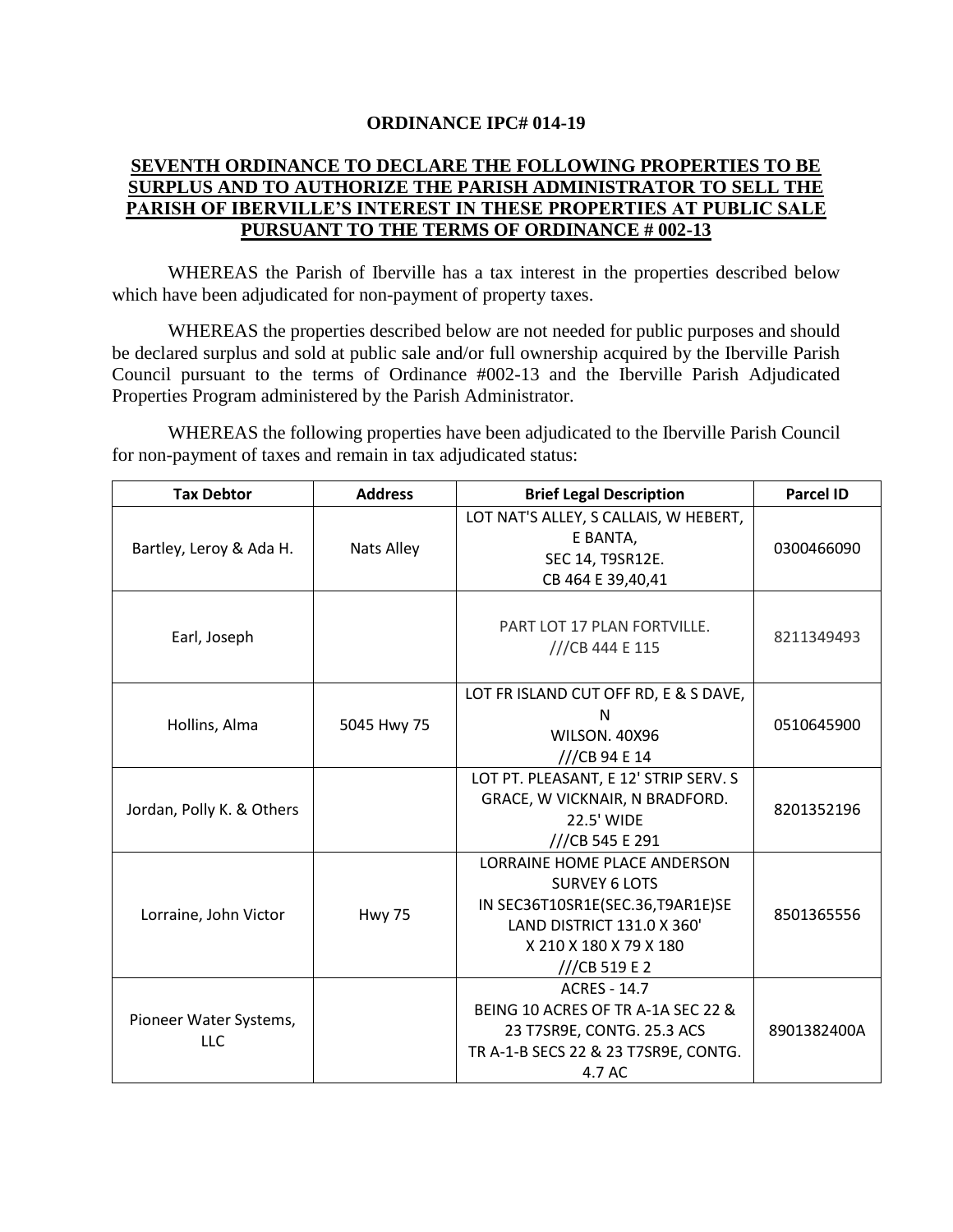|                      |               | UPPER SIDE WHEELOCK LANE, NE         |            |
|----------------------|---------------|--------------------------------------|------------|
|                      |               | BAYOU G.T.,                          |            |
|                      |               | SE SIDE TR A-2, SW SIDE R/W MISSOURI |            |
|                      |               | PACI-                                |            |
|                      |               | FIC RY.                              |            |
|                      |               | GOV'T                                |            |
|                      |               | ///CB 272 E 25                       |            |
|                      |               | <b>TOTAL ACS 30</b>                  |            |
| Porter, Claude Lee   | Besson Ln.    | LOT JAKE, FR BESSON LANE, E          |            |
|                      |               | <b>BERRYHILL, N</b>                  | 8401364133 |
|                      |               | JOHNSON, R MILLER.                   |            |
|                      |               | ///CB 507 E 159                      |            |
| Standard Homes Corp. | Knottaway Dr. | PORT LOTS 1 & 2 PLTN. GARDENS INCL.  |            |
|                      |               | IN LOT                               |            |
|                      |               | A-1 ORIGINALLY CONTG. 5.944 ACS.     |            |
|                      |               | <b>SEC. 4</b>                        |            |
|                      |               | T9SR1E & THAT PORT KNOTTAWAY DR.     | 8401364121 |
|                      |               | INCL.                                |            |
|                      |               | LOT A-1(100' FR TO PLTN. GARDEN      |            |
|                      |               | SUB.)                                |            |
|                      |               | ///CB 496 E 145                      |            |

BE IT ORDAINED that the properties described above are not needed for public purposes, are declared to be surplus and should be returned to commerce.

BE IT FURTHER ORDAINED that the properties described above shall be sold at public sale and/or full ownership acquired by the Iberville Parish Council in accordance with the terms of Ordinance # 002-13 and the Iberville Parish Adjudicated Properties Program as administered by the Parish Administrator.

BE IT FURTHER ORDAINED that the Parish Administrator shall in accordance with the terms of Ordinance #002-13 set the minimum bid price for each property, set the date of the public sale, authorize the necessary pre-sale expenditures through a third party administrator regarding title work, legal notices, advertisements and affidavits, designate an auctioneer and ensure that all acts of sale are acceptable in form and substance.

BE IT FURTHER ORDAINED that all ordinances or resolutions or parts thereof in conflict herewith are hereby repealed.

BE IT FURTHER ORDAINED should any part of this ordinance be declared null, void, invalid, illegal or unconstitutional, the remainder of the said ordinance shall remain in full force and effect.

This ordinance shall become effective on this the 17<sup>th</sup> day of September, 2019.

The foregoing ordinance which was previously introduced at the meeting of the Iberville Parish Council on August 20, 2019 and a summary thereof having been published in the official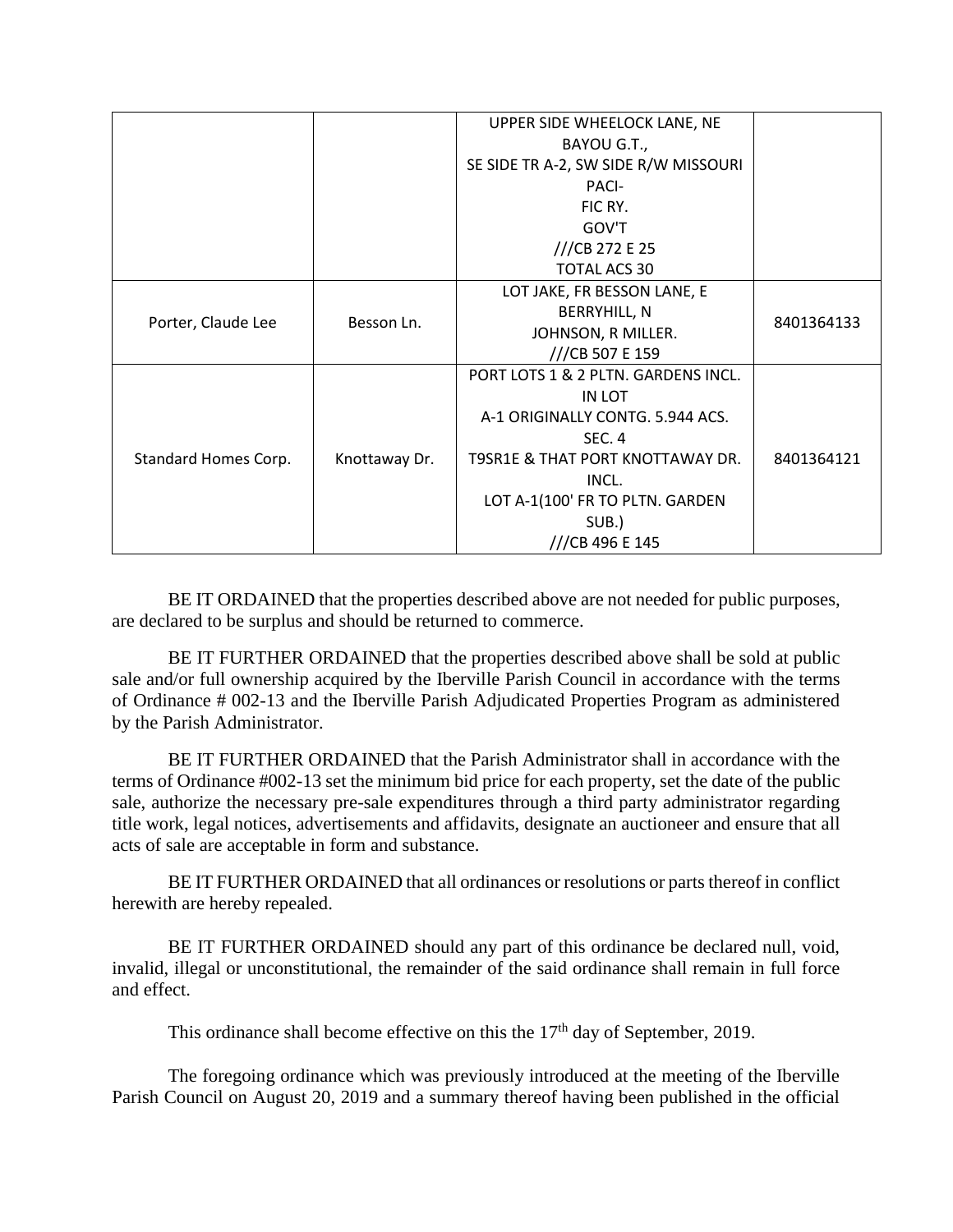journal on August 29, 2019, the public hearing on this ordinance held on the  $17<sup>th</sup>$  day of September, 2019, at 6:00 p.m., in the Council Meeting Room, 58050 Meriam Street, Plaquemine, Louisiana, was brought up for final passage with a motion by Councilman Taylor, and seconded by Councilman Jackson, having been duly submitted to a vote, the ordinance was duly adopted by the following yea and nay vote on roll call:

YEAS: Taylor, Ourso, Dominique, Jackson, Smith, Arnold, Markins, Bradford, Kelley, Vallet. NAYS: None. ABSTAIN: None. ABSENT: Lewis, Morgan.

The ordinance was declared adopted by the Chairman on the  $17<sup>th</sup>$  day of September, 2019.

## NEW BUSINESS

None.

# RESOLUTION COMMITTEE REPORT

The Resolution Committee met on Tuesday, September 17, 2019 at 6:13 p.m., followed by the roll call with the following Resolution Committee Members only in attendance: Smith, Vallet, Arnold, Markins, Jackson, Dominique.

Absent: Lewis, Kelley, Morgan.

The following resolution was read aloud by Mr. Songy:

A) Resolution adopting the Annual Certification of Compliance with the State of Louisiana Off System Bridge Replacement Program

Councilman Vallet made a recommendation to forward the resolution to the regular meeting, seconded by Councilman Markins. The recommendation having been duly submitted to a vote was duly adopted by the following yea and nay votes on roll call by Resolution Committee Members only:

YEAS: Smith, Vallet, Arnold, Markins, Jackson, Dominique. NAYS: None. ABSTAIN: None. ABSENT: Lewis, Kelley, Morgan.

The recommendation was declared adopted by the Chairman to forward this item to the regular meeting.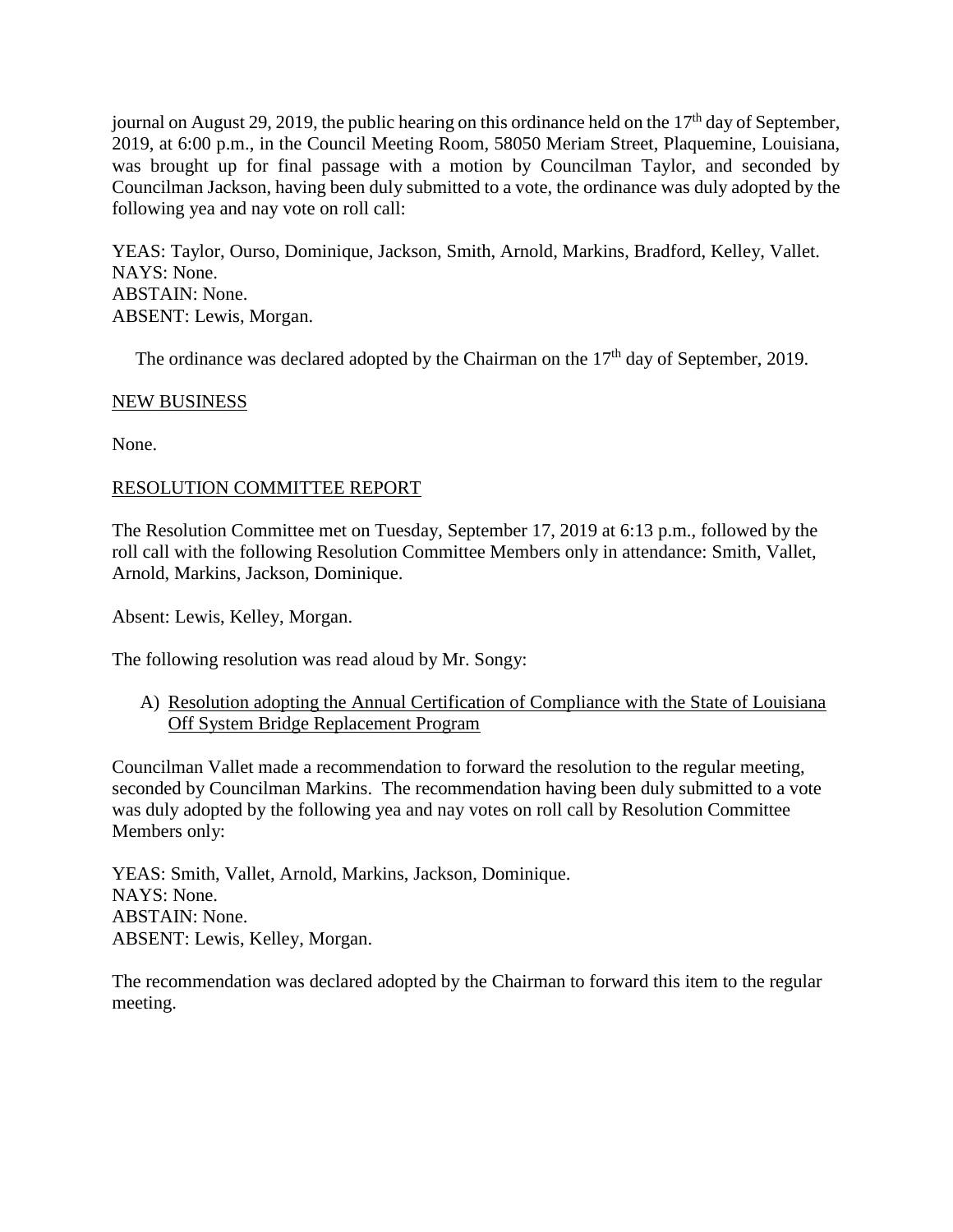During the Regular Meeting:

#### **RESOLUTION IPC# 2019-011**

## **RESOLUTION ADOPTING THE ANNUAL CERTIFICATION OF COMPLIANCE WITH THE STATE OF LOUISIANA OFF SYSTEM BRIDGE REPLACEMENT PROGRAM**

The following resolution was introduced by Councilman Markins and seconded by Councilman Bradford.

WHEREAS, the Code of Federal Regulations as enacted by the United States Congress mandates that all structures defined as bridges located on all public roads shall be inspected, rated for safe load capacity and posted in accordance with the National Bridge Inspection Standards and that an inventory of these bridges be maintained by each State; and

WHEREAS, the responsibility to inspect, rate and load post those bridges under the authority of Iberville Parish in accordance with those Standards is delegated by the Louisiana Department of Transportation and Development to Iberville Parish.

THEREFORE BE IT RESOLVED by the governing authority of Iberville Parish (herein referred to as the Parish) that the Parish in regular meeting assembled does hereby certify to the Louisiana Department of Transportation and Development (herein referred to as the DOTD) that for the period October 1, 2019 through September 30, 2020:

1. The Parish will perform all interim inspections on all Parish owned or maintained bridges in accordance with the National Bridge Inspection Standards.

2. All bridges owned or maintained by the Parish will be structurally analyzed and rated by the Parish as to the safe load capacity in accordance with AASHTO Manual for Maintenance Inspection of Bridges. The load posting information that has been determined by the LA DOTD for all bridges where the maximum legal load under the operating rating as determined above has been critically reviewed by the Parish. Load posting information has been updated by the Parish to reflect all structural changes, any obsolete structural ratings or any missing structural ratings.

3. All Parish owned or maintained bridges which require load posting or closing shall be load posted or closed in accordance with the table in the DOTD Engineering Directives and Standards Manuals Directive No. 1.1.1.8. All DOTD supplied load posting information concerning a bridge has been critically reviewed by the Parish Engineer prior to load posting.

4. All bridges owned or maintained by the Parish are shown on the attached list in the format specified by the DOTD. Corrections to data supplied to the Parish by the LA DOTD are noted. These stipulations are prerequisites to participation by the Parish in the Off-System Bridge Replacement.